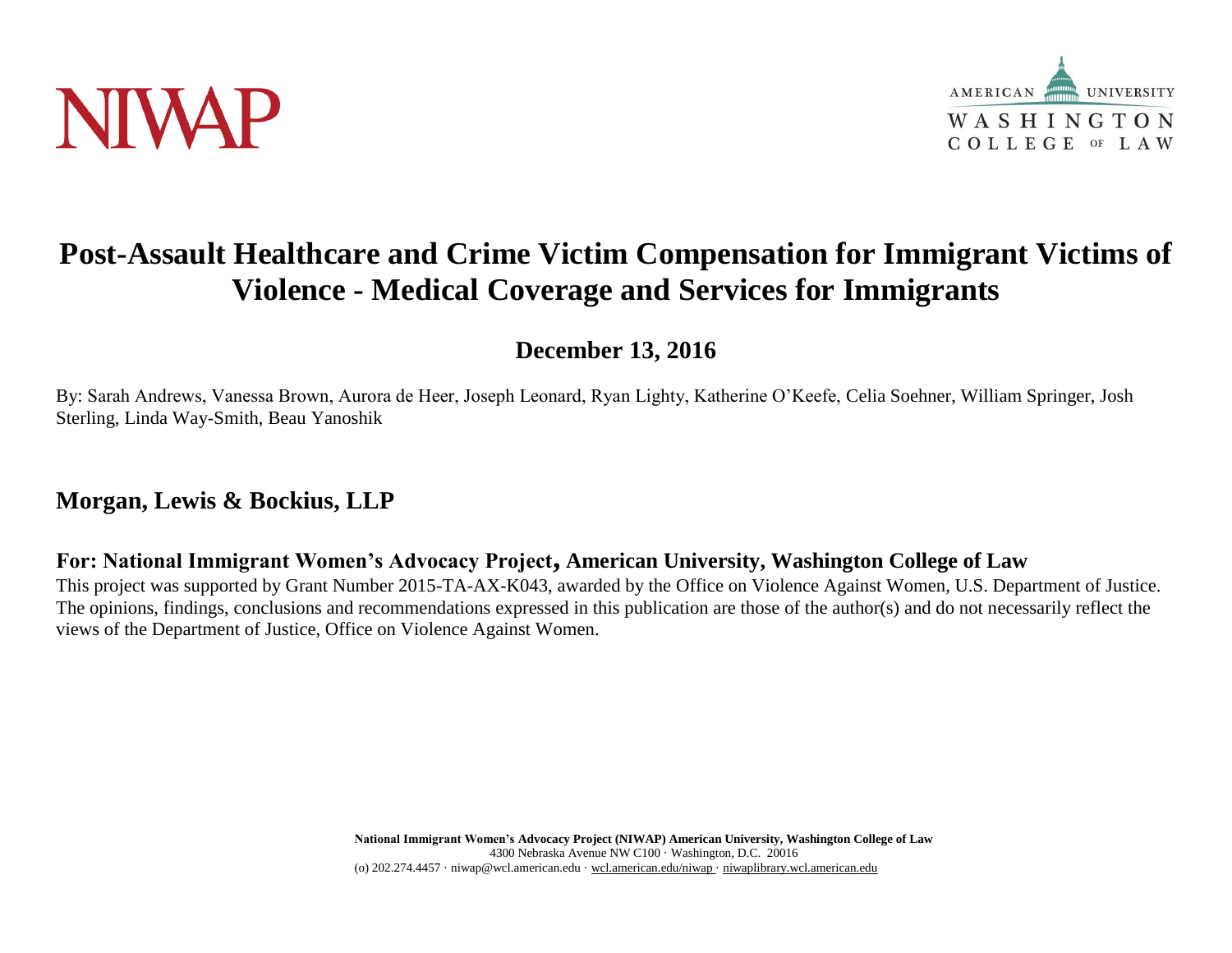# **Post-Assault Healthcare and Crime Victim Compensation for Immigrant Victims of Violence<sup>1</sup>**

#### **Introduction**

The Federal Victims of Crime Act established a Crime Victims Fund that provides grants to states for eligible crime victim compensation programs. If states meet certain requirements, this federal funding can be obtained to compensate victims of crimes through programs administrated by the states and U.S. territories.<sup>2</sup>

As a preliminary matter, the receipt of assistance will not necessarily impede an immigrant's attempts to enter the country, become a legal permanent resident, or remain in the country, referred to as the "public charge rule." Under the public charge rule, if in the opinion of the consular office at the time of application for a visa or at the time of application for admission or adjustment to status, an immigrant is likely to become a public charge, that immigrant is inadmissible.<sup>3</sup> Only certain public benefits will trigger the public charge rule. A person may become a public charge if the person "is likely to become primarily dependent on the government for subsistence, as demonstrated by either the receipt of public cash assistance for income maintenance or institutionalization for long-term care at government expense."<sup>4</sup> Benefits that are not considered for income maintenance include, but are not limited to, health benefits, such as Medicaid and Children's Health Insurance Program, nutritional programs, housing benefits, and child care.<sup>5</sup> In addition to the receipt of benefits, the government will consider the immigrant's age, health, family status, assets, resources, financial status, education, and skills.<sup>6</sup> No single factor, except for the lack of an affidavit of support, if required, will determine an individual's public charge status.<sup>7</sup> Moreover, the 2013 reauthorization of the Violence Against Women Act ("VAWA") also exempts VAWA self-petitioners, qualified aliens (as further described below), and immigrants who are applicants for or are granted nonimmigrant status pursuant to a U visa from the public charge rule for the purposes of admission and status adjustments.<sup>8</sup>

[bf210VgnVCM100000082ca60aRCRD&vgnextchannel=8a2f6d26d17df110VgnVCM1000004718190aRCRD](http://www.uscis.gov/portal/site/uscis/menuitem.5af9bb95919f35e66f614176543f6d1a/?vgnextoid=775d23cbea6bf210VgnVCM100000082ca60aRCRD&vgnextchannel=8a2f6d26d17df110VgnVCM1000004718190aRCRD) (last visited Mar. 25, 2013).

 $\overline{a}$ <sup>1</sup> This training material incorporates information about emergency contraception. See Legal Momentum, Post- Assault Healthcare and Crime Victim Compensation for Immigrant *Victims of Violence* (2007).

<sup>2</sup> See 42 U.S.C. § 10602, and relevant federal law in the following discussion.

<sup>3</sup> 8 U.S.C. § 1182(a)(4), 8 U.S.C. § 1227(a)(5).

<sup>4</sup> U.S. Citizenship and Immigration Services, Public Charge Fact Sheet, Apr. 29, 201[1,](http://www.uscis.gov/portal/site/uscis/menuitem.5af9bb95919f35e66f614176543f6d1a/?vgnextoid=775d23cbea6)

<http://www.uscis.gov/portal/site/uscis/menuitem.5af9bb95919f35e66f614176543f6d1a/?vgnextoid=775d23cbea6>

bf210VgnVCM100000082ca60aRCRD&vgnextchannel=8a2f6d26d17df110VgnVCM1000004718190aRCRD (last visited Mar. 25, 2013).

<sup>5</sup> *Id*. For a full list of benefits not considered for public charge purposes *see* U.S. Citizenship and Immigration Services, Public Charge Fact Sheet, Apr. 29, 2011, [http://www.uscis.gov/portal/site/uscis/menuitem.5af9bb95919f35e66f614176543f6d1a/?vgnextoid=775d23cbea6](http://www.uscis.gov/portal/site/uscis/menuitem.5af9bb95919f35e66f614176543f6d1a/?vgnextoid=775d23cbea6bf210VgnVCM100000082ca60aRCRD&vgnextchannel=8a2f6d26d17df110VgnVCM1000004718190aRCRD) 

<sup>6</sup> *Id.*  7 *Id.*

<sup>8</sup> Violence Against Women Reauthorization Act of 2013, Pub. L. No. 114-4, § 804, 127 Stat. 54, 111 (2013).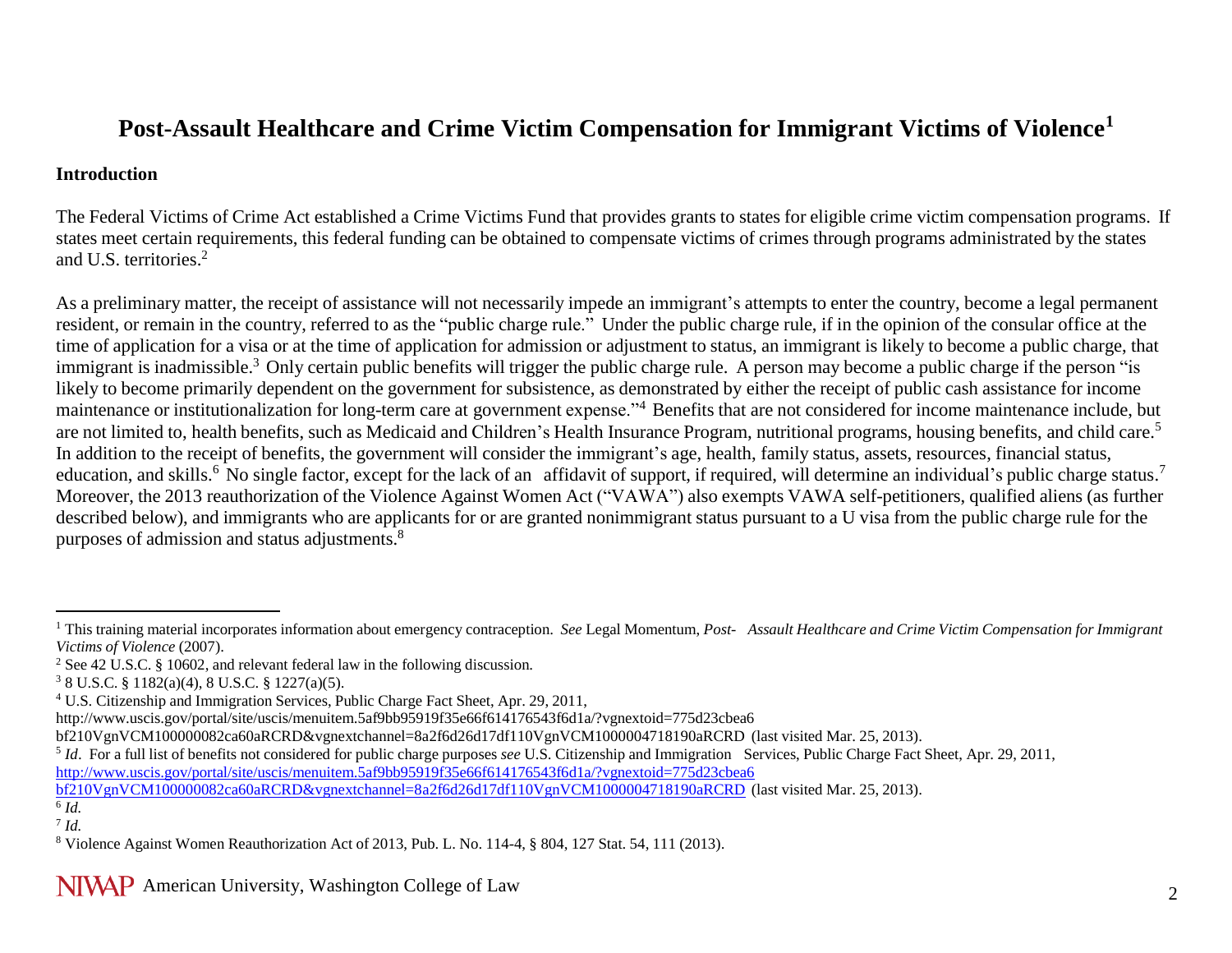In general a "compensable crime" under the Federal Victims of Crime Act includes motor vehicle accidents resulting from driving while intoxicated, domestic violence, and any crime where the victim suffers death or personal injury, including assault, battery, child abuse, reckless driving, murder, robbery, sexual assault, kidnapping, or other violent crimes.<sup>9</sup>

Each state and territory has a victims compensation program. Most of these programs provide compensation to victims of crimes that occur in that state. Generally, a victim must suffer physical (bodily) injury, emotional injury, economic loss, or some combination of these.

Many of the programs extend certain types of compensation to relatives of the victim, such as counseling, or, where the crime results in a death, coverage of funeral and burial expenses. Often, relatives or even non-relatives that paid for medical care of a victim can be compensated for those costs. Some states also extend benefits to those who prevent or attempt to prevent a crime.

Most states provide compensation to:

- state residents, or nonresidents, if the crime occurred in the state; and
- state residents if the crime occurred in another state, and there is no comparable compensation available from that other state.

Several states also provide compensation to:

state residents for crimes committed outside of the country, in an act of international terrorism, or mass violence.

Most states do not deny compensation based upon immigration status.<sup>10</sup> Accordingly, in most states, both qualified and non-qualified immigrants can receive compensation if they are victims of a crime. However, several states either do not provide coverage for non-qualified immigrants or seek information that a non-qualified immigrant may not have. For example, several states ask for a social security number as part of the process of applying for compensation. Generally speaking, however, these states will process an application and provide compensation, even if the social security number is not available. Among the very few states where compensation is not provided to non-qualified immigrants, one will permit compensation if the crime victim is also a victim of human trafficking.

It is generally required that the crime be reported to law enforcement officials within a certain time period—often 72 hours. However, most states permit a crime to be reported later if for good cause, or if the victim was a juvenile. It is not necessary that the crime at issue be solved or that the

 $\overline{a}$ 

<sup>9</sup> 42 U.S.C. §10602.

 $10$  The U.S. Citizenship and Immigration Services (USCIS) has removed the Gardasil vaccination requirement for the human papillomavirus vaccine (HPV), from the list of vaccinations required for immigrants seeking a visa or an adjustment of status to permanent resident. However, an influenza vaccine is now required for applicants 6 months through 18 years during the influenza (flu) season. Also, the Meningococcal conjugate vaccine, specifically tetravalent meningococcal conjugate vaccine (MCV4), is now required for persons 11 through 18 years of age. Immigrant women must provide certification from a Civil Surgeon Center that they have received the proper vaccines. If they have not previously been vaccinated, as indicated by their medical history and records, a Civil Surgeon shall administer the vaccine. See Centers for Disease Control and Prevention, 2009 Technical Instructions for Vaccination for Civil Surgeons, [http://www.cdc.gov/immigrantrefugeehealth/exams/ti/civil/vaccination-civil-technical-instructions.html;](http://www.cdc.gov/immigrantrefugeehealth/exams/ti/civil/vaccination-civil-technical-instructions.html%3B) see also Department of Health and Human Services, Center for Disease Control and Prevention, Adjustment of Status for Permanent Residence Requirements, [http://www.cdc.gov/ncidod/dq/pdf/civil\\_surgeon\\_ti/technical\\_instructions.pdf.](http://www.cdc.gov/ncidod/dq/pdf/civil_surgeon_ti/technical_instructions.pdf)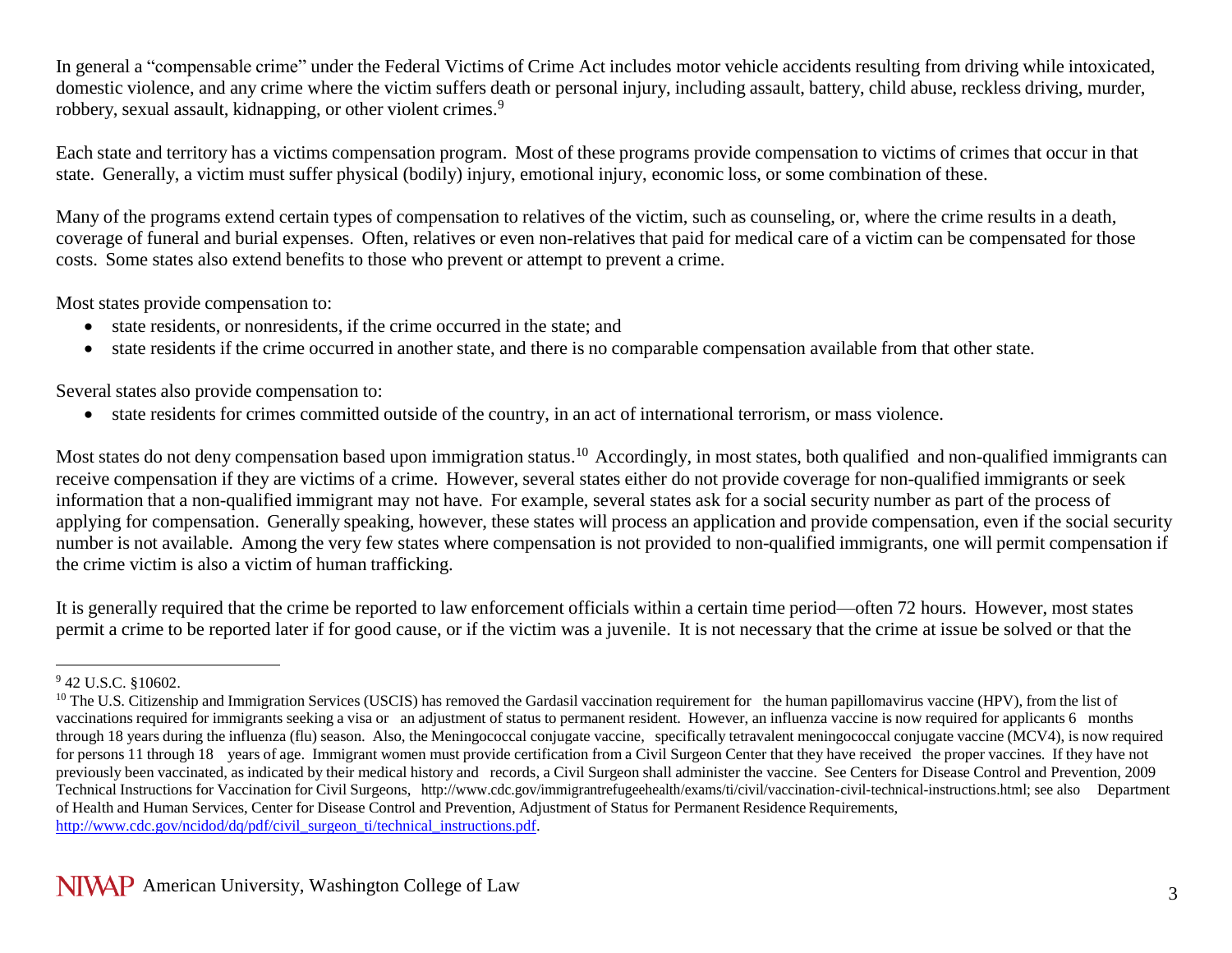accused is convicted. However, it is generally required that the victim cooperate with law enforcement officials in investigating the crime, and that the victim be innocent, *e.g.*, not involved in the crime, and not incarcerated at the time of the crime.

Compensation is available for a wide variety of financial costs. Most often this includes medical costs, such as physician services, hospital care, dental services, prescription drugs, and mental health treatment. For victims of sexual assault, compensated medical care can include STD and HIV/AIDS screening/treatment, pregnancy testing, hepatitis screening, emergency contraception,<sup>11</sup> and pre-natal care.

Most states provide compensation for loss of income and funeral/burial costs. Many states also provide compensation for travel for court appearances or for medical treatment, rehabilitation, crime scene clean-up, necessary moving/relocation costs, necessary home security or modifications, limited attorney's fees, and replacement costs for the work victim is no longer able to perform, *e.g.*, housekeeping or child care. A few states compensate for lost, stolen, or damaged property. Very few states compensate for pain and suffering.

Most states have limits on how much will be reimbursed in each category, as well as a limit on total compensation. Most also consider this compensation of last resort, *i.e.*, compensation will not be provided if the costs are reimbursable by insurance or other benefits.

Emergency benefits can often be provided if the victim would suffer substantial hardship without immediate compensation. Emergency awards can range, in general, from \$500 to \$1500.

To obtain compensation, victims must generally file an application in the particular state with the agency that administers the program. Time limits for filing vary, but are generally one to three years from the time of the crime. There are usually allowances for good cause that enable an application to be submitted at a later time. Applications are then reviewed and a decision is reached. Most states have an appeal process that may be used if the victim's request is denied.

#### **RELEVANT FEDERAL LAW**

#### *Victims of Crime Act*

 $\overline{a}$ 

<sup>&</sup>lt;sup>11</sup> Immigrant rape victims may be able to prevent pregnancy if emergency contraception is taken within 72 hours of a sexual assault. On June 10, 2013, the Obama Administration sent a letter to the U.S. District Court for the Eastern District of New York, stating that it would abide by the court's decision requiring emergency contraception to be made available for purchase at pharmacies over the counter by women and girls of any age without a prescription. Tummino v. Hamburg, 2013 U.S. Dist. LEXIS 49666 (April 5, 2013).

Additionally, a number of states require hospitals that offer emergency services to offer counseling and access to emergency contraception if desired. See Cal. Penal Code § 13823.11; Conn. Gen. Stat. § 19a-112e; 410 Ill.

Comp. Stat. §§ 70/1a et seq.; Mass. Gen. Laws ch. 41 § 97B and ch. 111 § 70E; Minn. Stat. § 145.4711; N.J. Stat. Ann. § 26:2H-12.6b; N.M. Stat. 24-10 D-3; N.Y. Public Health Law § 2805-p; Or. Rev. Stat § 147.225 et seq. and 147.395 et seq. and Or. Rev. Stat. §§ 435.250, 435.252, 435.254 and 435.456; Wash. Rev. Code Ann. §§ 70.41.020, 70.41.350; Wis. Stat. § 50.375. Advocates should consult the Post Assault Health Care Chart to determine if the immigrant survivor with whom they are working is eligible for subsidized coverage of emergency contraception in their state.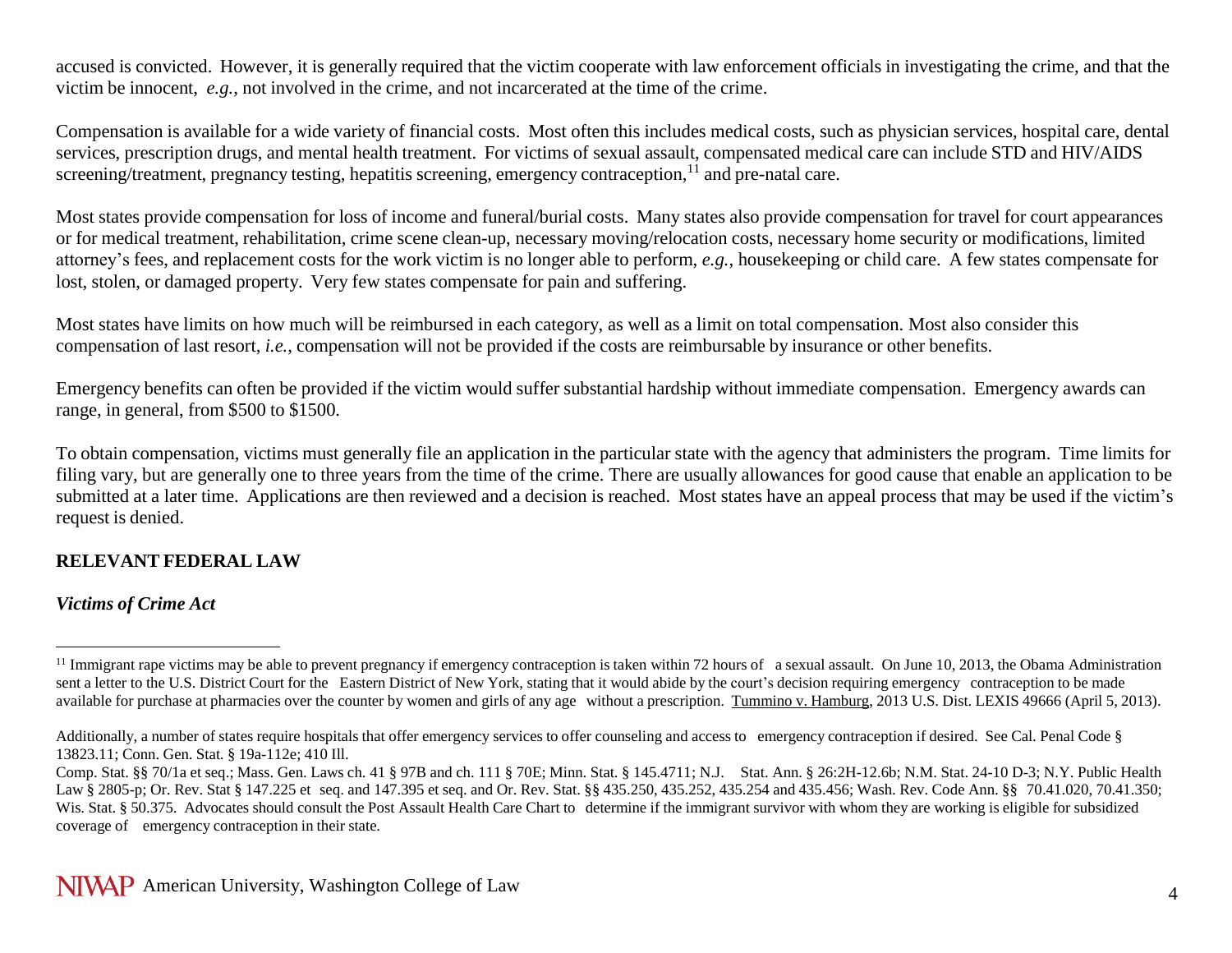The Victims of Crime Act established a Crime Victims Fund from which grants are provided to states for eligible crime victim compensation programs. Under 42 U.S.C. § 10602, a compensation program qualifies as an eligible crime victim compensation program if:

- 1. the program is operated by the state and offers compensation to victims and the survivors of victims of criminal violence (including drunk driving and domestic violence) for (i) medical expenses attributed to a physical injury related to compensable crime, including expenses for mental health counseling and care, (ii) lost wages attributable to a physical injury resulting from a compensable crime, and (iii) funeral expenses attributable to a death resulting from a compensable crime;
- 2. the program promotes victim cooperation with reasonable requests from law enforcement;
- 3. the grants will not supplant state funds otherwise available for victim compensation;
- 4. the program makes compensation awards to victims who are nonresidents of the state on the basis of the same criteria used to make awards to victims who are residents of the state;
- 5. the program provides compensation to victims of federal crimes occurring within the state on the same basis as compensation to victims of state crimes;
- 6. the program provides compensation to residents of the state who are victims of crimes occurring outside the state if (i) the crimes would be compensable crimes had they occurred inside that state, and (ii) the places the crimes occurred in are states not having eligible crime victim compensation programs;
- 7. the program does not, except pursuant to rules issued by the program to prevent unjust enrichment of the offender, deny compensation to any victim because of that victim's familial relationship to the offender, or because of the sharing of a residence by the victim and the offender; and
- 8. the program does not provide compensation to any person who has been convicted of an offense under federal law with respect to any time period during which the person is delinquent in paying a fine, other monetary penalty, or restitution imposed for the offense.

### *Federal Healthcare Programs*

On March 23, 2010, President Obama signed the Patient Protection and Affordable Care Act ("PPACA") into law. Once all of the law's provisions go into effect, it will significantly expand healthcare access in the United States. The law, however, does restrict the eligibility for benefits based on immigration status.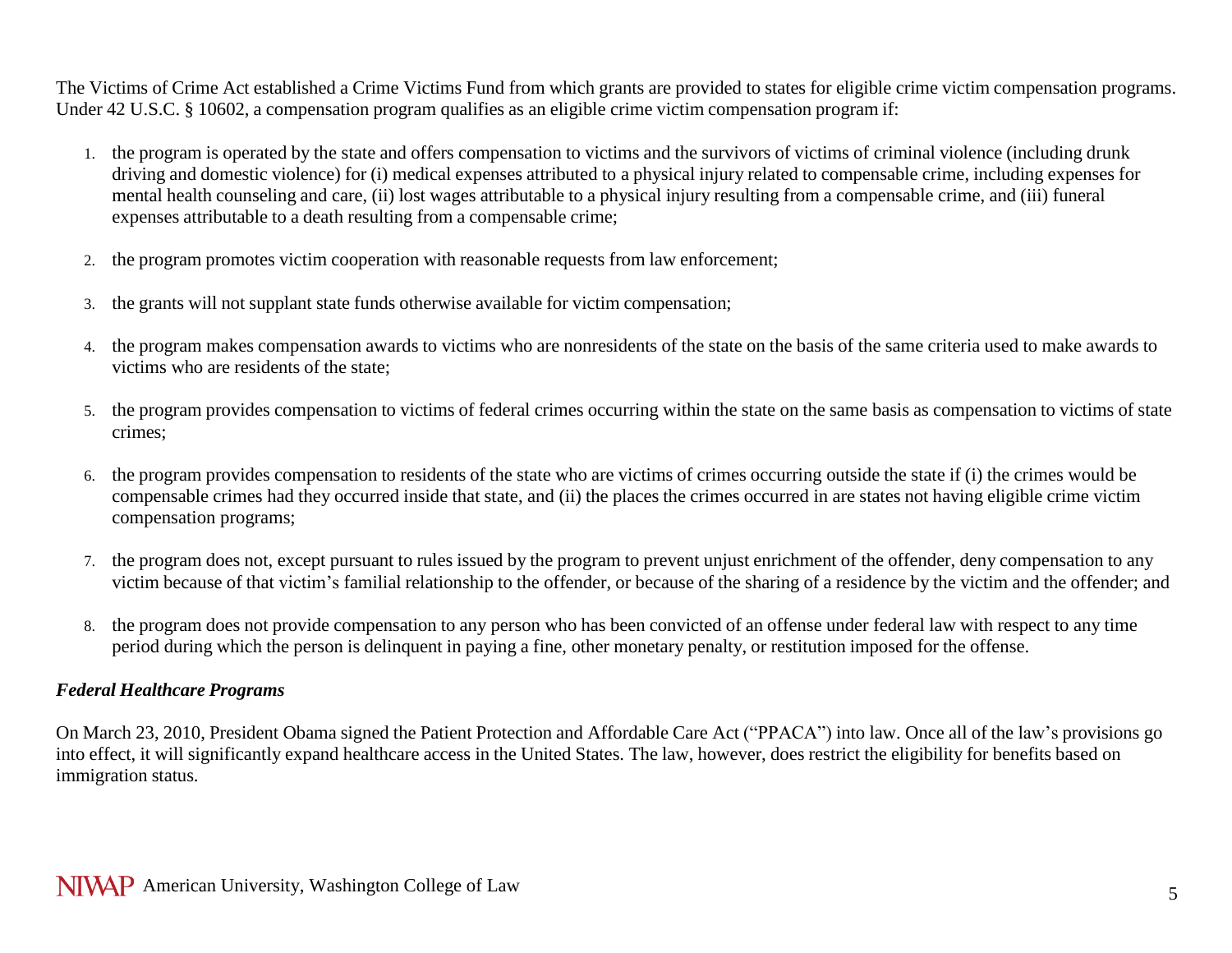One of the cornerstones of PPACA is the establishment of state health benefit exchanges ("Exchanges").<sup>12</sup> As explained by the Centers for Medicare  $\&$ Medicaid Services, the Exchanges will be state-based "competitive marketplaces" where individuals will be able to purchase affordable private health insurance.<sup>13</sup> Each state must establish an exchange by January 1, 2014.<sup>14</sup> Through these Exchanges, health coverage is made available to "qualified" individuals[.]"<sup>15</sup> "Qualified individuals" are defined as "an individual who is seeking to enroll in a qualified health plan in the individual market offered through the Exchange; and (ii) resides in the state that established the Exchange."<sup>16</sup> "Qualified individuals" do not include individuals who are not lawfully present<sup>17</sup> in the United States.<sup>18</sup> PPACA states, "If an individual is not, or is not reasonably expected to be for the entire period for which enrollment is sought, a citizen or national of the United States or an alien lawfully present in the United States, the individual shall not be treated as a qualified individual and may not be covered under a qualified health plan in the individual market that is offered through an Exchange."<sup>19</sup>

If an individual is a "qualified individual," he or she may be eligible for financial assistance to reduce the financial burden of purchasing health insurance through the Exchanges. One form of financial assistance is tax credits. Tax credits will be available to "taxpayer[s]" whose household income for the taxable year is between 100 percent and 400 percent of the federal poverty line for a family of the applicable size.<sup>20</sup> Tax credits are not available to individuals eligible for other forms of public health coverage or individuals offered affordable coverage through an employer.<sup>21</sup> Tax credits are further available to lawfully present immigrants<sup>22</sup> beyond the regular eligibility criteria if the person's household income is no greater than 100 percent of the Federal poverty line and such person is not eligible for Medicaid due to his or her immigration status.<sup>23</sup> Because enrollment in Exchanges is not available to individuals who are not lawfully present, tax credits to assist with the cost of exchanges are also not available to individuals who are not lawfully present.<sup>24</sup> Moreover, if a person is eligible for enrollment in a health plan through an Exchange, but has members of his or her household who are not lawfully present in the United States, special rules apply for the calculation of the tax credit, which remove the person who is not lawfully present from the calculation.<sup>25</sup>

Financial assistance for insurance purchased through Exchanges is also available via cost-sharing subsidies. Through cost-sharing subsidies, individuals who enroll in a silver level Exchange health plan (the second lowest cost plan) and whose household income exceeds 100% but does not exceed 400%

 $\overline{a}$ 

<sup>23</sup> *Id.* at § 36B(c)(1)(B).

NIVAP American University, Washington College of Law 6

<sup>12</sup> 42 U.S.C. § 18031.

<sup>&</sup>lt;sup>13</sup> HealthCare.gov, Affordable Insurance Exchanges: More Choices, Competition and Clout, HealthCare.gov, Apr. 5, 2012,

<http://www.healthcare.gov/news/factsheets/2011/07/exchanges07112011b.html> (last visited Mar. 19, 2013).

 $14$  42 U.S.C. § 18031(b)(1).

<sup>15</sup> *Id*. at § 18031(d)(2)(A).

<sup>16</sup> 42 U.S.C. § 18032(f)(1).

<sup>17</sup> *See* 45 C.F.R. § 152.2 for the definition of "lawfully present." 45 C.F.R. § 155.20.

 $18$  *Id.* at § 18032(f)(3).

 $19$  42 U.S.C. §  $18032(f)(3)$ .

 $20$  26 U.S.C. § 36B(c)(1)(A).

<sup>&</sup>lt;sup>21</sup> *See* 26 U.S.C. § 36B(c)(2)(C) for specific information on eligibility for tax credits when employer sponsored health plans are available.

<sup>&</sup>lt;sup>22</sup> "Lawfully present" is defined as an individual who "is, and is reasonably expected to be for the entire period of enrollment for which the credit under this section is being claimed, a citizen or national of the United States or an alien lawfully present in the United States." 26 U.S.C. § 36B(e)(2).

 $24$  42 U.S.C. § 18032(f)(3).

 $25$  26 U.S.C. § 36B(e)(1).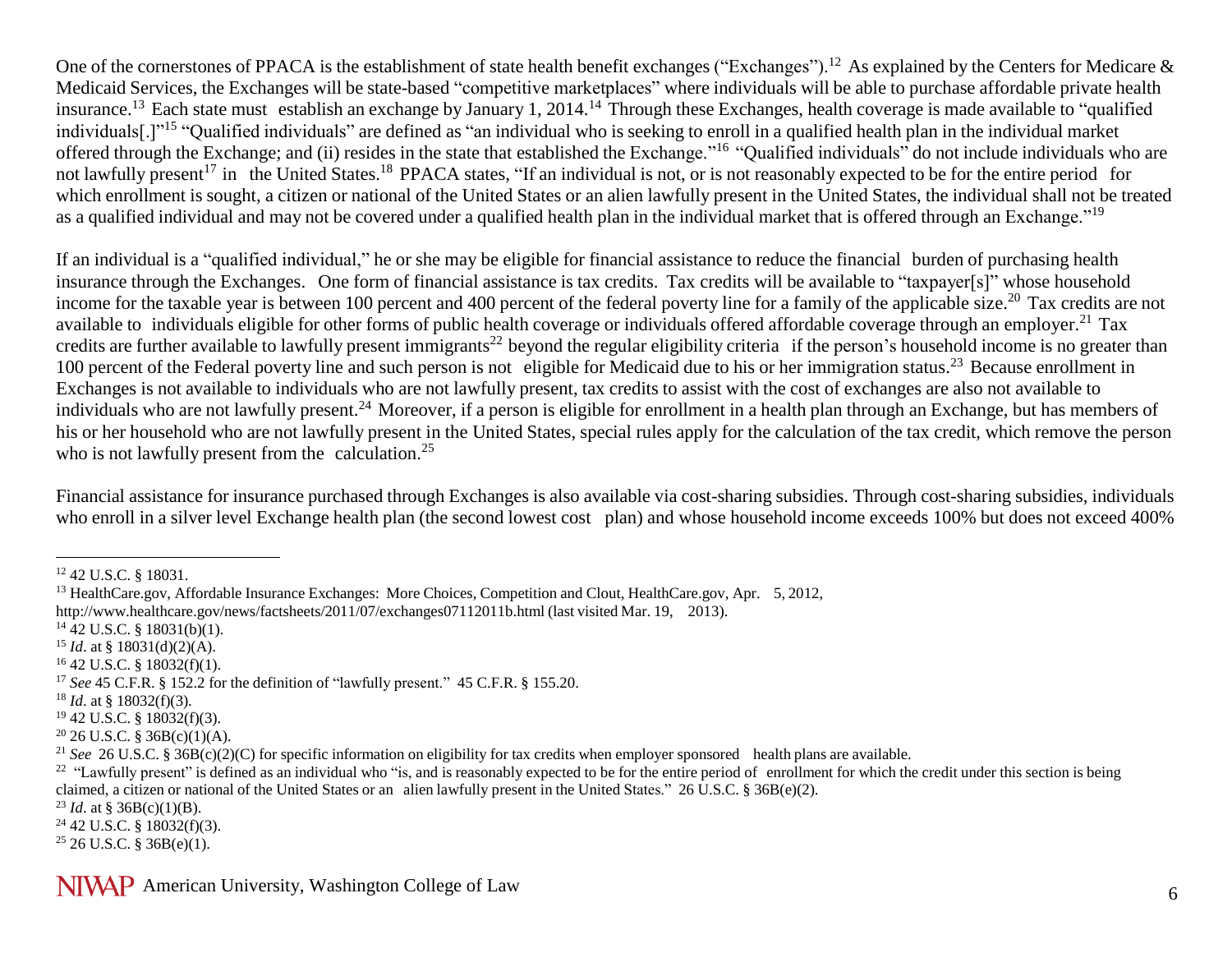of the federal poverty line, are eligible for out of pocket expense reductions.<sup>26</sup> As in the case of tax credits, cost-sharing is available to lawfully present immigrants<sup>27</sup> beyond the regular eligibility criteria if the person's household income is no greater than 100 percent the Federal poverty line and such person is not eligible for Medicaid due to his or her immigration status.<sup>28</sup> However, like the tax credits, a person's immigration status will impact eligibility and the household income calculation.<sup>29</sup> Cost-sharing is not available to a person who is not lawfully present and household income is determined by excluding any illegally present persons from the calculation. *Id.*

Another central tenant of the PPACA is Medicaid expansion. Under the Medicaid expansion provisions, persons whose income does not exceed 133% of the federal poverty line may be eligible for Medicaid benefits, depending on the state.<sup>30</sup> Medicaid's eligibility rules, though, remain intact.<sup>31</sup> Accordingly, Medicaid benefits are available only to:

- Lawful permanent residents;
- Refugees, persons granted asylum or withholding of deportation/removal, and conditional entrants;
- Persons granted parole by the Department of Homeland Security (DHS) for a period of at least one year;
- Cuban and Haitian entrants;
- Certain abused immigrants, their children, and/or their parent[s;](http://www.nilc.org/overview-immeligfedprograms.html%23note4) and
- Certain victims of trafficking.<sup>32</sup>

If an immigrant is eligible under the above criteria and entered the United States on or after August 22, 1996, such person must generally wait a period of five years from the point the immigrant became qualified before he/she becomes eligible for Medicaid benefits from Federal funding, assuming all other Medicaid eligibility criteria are met.<sup>33</sup> Some states, however, have waived the five year requirement for certain categories of immigrants, such as

 $\overline{a}$  $26$  42 U.S.C. § 18071(b).

<sup>&</sup>lt;sup>27</sup> "Lawfully present" is defined as an individual who "is, and is reasonably expected to be for the entire period of enrollment for which the credit under this section is being claimed, a citizen or national of the United States or an alien lawfully present in the United States." 42 U.S.C. § 18071(e)(2).

<sup>28</sup> *Id*. at § 18071(b).

<sup>&</sup>lt;sup>29</sup> *Id.* at § 18071(e)(1).

<sup>30</sup> 42 U.S.C. § 1902(a)(10)(A)(i)(VIII). In 2012, the Supreme Court found that the Medicaid Expansion provision of the ACA was unconstitutionally coercive. *Nat'l Fed'n of Indep. Bus. v. Sebelius*, 132 S.Ct. 2566 (June 28, 2012). Accordingly, the Court limited the ability of the federal government to enforce the Medicaid Expansion provisions. *Id.* States, therefore, may opt to participate in Medicaid Expansion, but are not required to do so. According to the Advisory Board Company, a research, technology, and consulting firm, as of March 13, 2013, 14 states were not participating, 24 states were participating, 3 states were leaning toward not participating, 6 states were undecided or had no comment on the issue, and 2 states were leaning toward participating. "Where each state stands on PPACA's Medicaid expansion," the Advisory Board Company, [http://www.advisory.com/Daily-Briefing/2012/11/09/MedicaidMap#lightbox/1/](http://www.advisory.com/Daily-Briefing/2012/11/09/MedicaidMap%23lightbox/1/) (last visited Mar. 19, 2013).

<sup>&</sup>lt;sup>31</sup> For a detailed overview of access to public benefits for immigrant populations, *see* American University Washington College of Law, NIWAP, Legal Momentum, Empowering Survivors: Legal Rights of Immigrant Victims of Sexual Assault, Chap 16: Access to Programs and Services that Can Help Victims of Sexual Assault and Domestic Violence (2011), available at [http://niwaplibrary.wcl.american.edu/reference/manuals/sexual- assault](http://niwaplibrary.wcl.american.edu/reference/manuals/sexual-assault) (last visited Mar. 20, 2013).; *see also* Centers for Medicare & Medicaid Services, Publication #45: State Medicaid Manual, Chap. 3: Eligibility, *available at* <http://www.cms.gov/Regulations-and-> Guidance/Guidance/Manuals/Paper-Based-Manuals-Items/CMS021927.html (last visited Mar. 20, 2013).

<sup>32</sup> 8 U.S.C. § 1611(a), 1641. *See* 8 U.S.C. § 1611(b) for certain limited exceptions.

<sup>33</sup> 8 U.S.C. § 1613(a). For exceptions to the five year rule, *see* 8 U.S.C. § 1613(c), *see also* American University Washington College of Law, NIWAP, Legal Momentum, Empowering Survivors: Legal Rights of Immigrant Victims of Sexual Assault, Chap 16: Access to Programs and Services that Can Help Victims of Sexual Assault and Domestic Violence (2011), available at [http://niwaplibrary.wcl.american.edu/reference/manuals/sexual-](http://niwaplibrary.wcl.american.edu/reference/manuals/sexual-assault) [assault](http://niwaplibrary.wcl.american.edu/reference/manuals/sexual-assault) (last visited Mar. 20, 2013).. Even once the five year period has passed,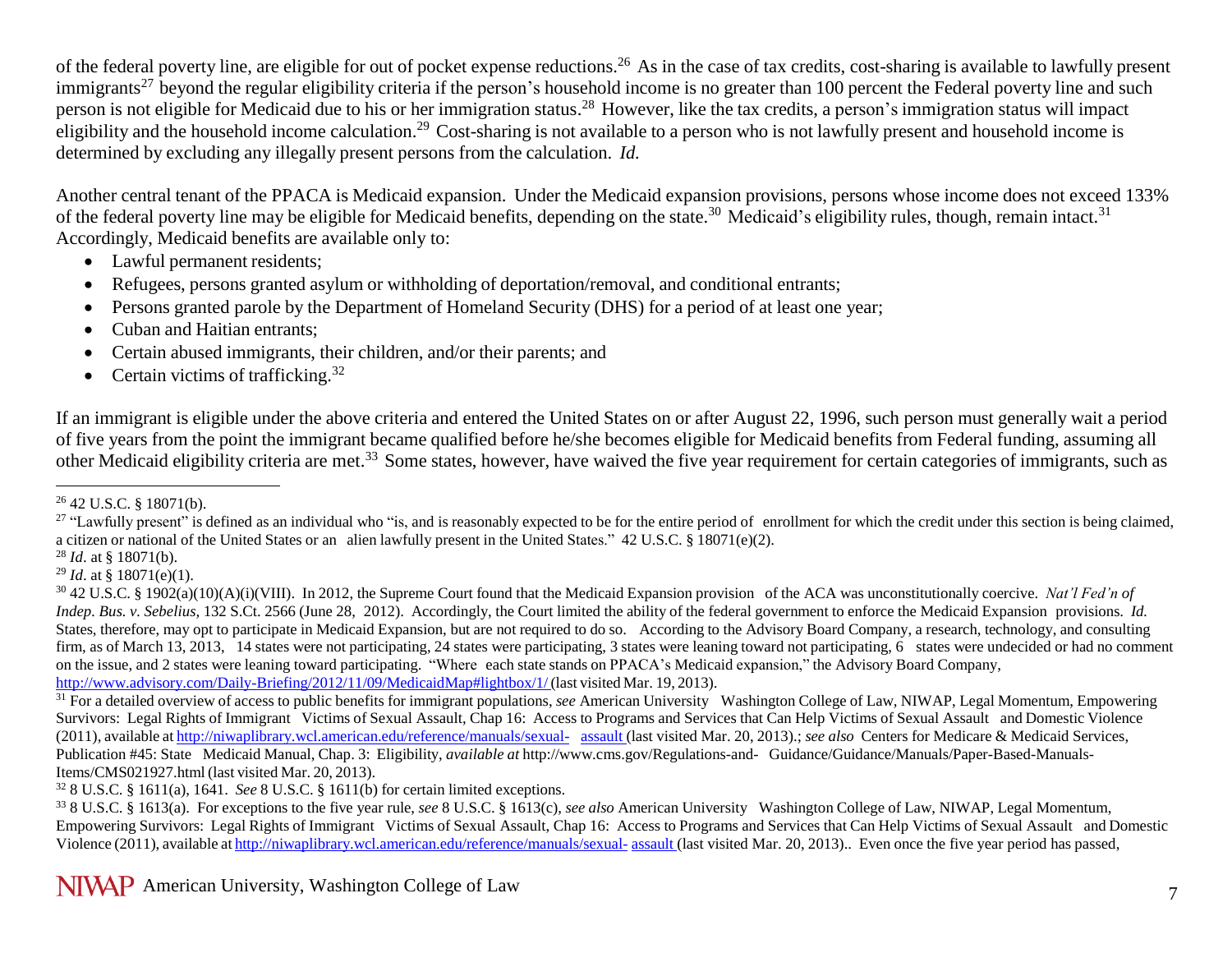pregnant women and minor children, or use state funds to provide medical care for non-qualified immigrants.<sup>34</sup>

Despite the above limitations, coverage for emergencies is available to immigrants through Emergency Medicaid and the Emergency Medical Treatment and Active Labor Act ("EMTALA"). Under Emergency Medicaid, if the only reason for an individual's ineligibility for Medicaid benefits is his or her status as an immigrant, he or she may still be eligible for coverage for "emergency medical conditions."<sup>35</sup> An "emergency medical condition" is defined as "a medical condition (including emergency labor and delivery) manifesting itself by acute symptoms of sufficient severity (including severe pain) such that the absence of immediate medical attention could reasonably be expected to result in (A) placing the patient's health in serious jeopardy, (B) serious impairment to bodily functions, or (C) serious dysfunction of any bodily organ or part."<sup>36</sup>

Under EMTALA, if any individual "comes to the emergency department" of a hospital and requests examination or treatment, the hospital must provide appropriate medical screening to determine if the individual has an emergency medical condition.<sup>37</sup> If the hospital determines that an emergency medical condition does exist, the hospital must provide treatment until the patient is stabilized or transfer the patient to another hospital in accordance with the statute.<sup>38</sup> Under EMTALA, an "emergency medical condition" means "a medical condition manifesting itself by acute symptoms of sufficient severity (including severe pain) such that the absence of immediate medical attention could reasonably be expected to result in—(i) placing the health of the individual (or, with respect to a pregnant woman, the health of the woman or her unborn child) in serious jeopardy, (ii) serious impairment to bodily functions, or (iii) serious dysfunction of any bodily organ or part; or (B) with respect to a pregnant woman who is having contractions— (i) that there is inadequate time to effect a safe transfer to another hospital before delivery, or (ii) that transfer may pose a threat to the health or safety of the woman or the unborn child."<sup>39</sup>

### **STATE LAW PROVISIONS**

The following is a chart briefly summarizing the provisions available to victims of sexual assault and other violent crimes. This chart is followed by a detailed listing for each U.S. state and territory setting forth the relevant provisions for eligibility, compensation, and the application process for crime victim compensation ("CVC").

 $\overline{a}$ 

NIVAP American University, Washington College of Law 8

immigrants may still be barred from Medicaid benefits based upon other Medicaid criteria, such as income under the sponsor deeming rules. *See* American University Washington College of Law, NIWAP, Legal Momentum, Empowering Survivors: Legal Rights of Immigrant Victims of Sexual Assault, Chap 16: Access to Programs and Services that Can Help Victims of Sexual Assault and Domestic Violence (2011), available at <http://niwaplibrary.wcl.american.edu/reference/manuals/sexual-assault> (last visited Mar. 20, 2013). Certain exceptions apply to the deeming rules for abused immigrants. *Id.*

<sup>&</sup>lt;sup>34</sup> National Immigration Law Center, Table: Medical Assistance Programs for Immigrants in Various States, July 2012, available at <http://www.nilc.org/guideupdate.html> (last visited Mar. 19, 2013)

<sup>35</sup> 42 U.S.C. § 1396b(v)(2).

 $36$  Id. at § 1396b(v)(3). For a detailed review of state specific Emergency Medicaid requirements, see Legal Momentum & Morgan Lewis, LLP, Emergency Medicaid for Non-Qualified Aliens, available at [http://niwaplibrary.wcl.american.edu/public-benefits/health-care/17\\_Emergency-Medicaid-Chart-MANUAL-ES.doc](http://niwaplibrary.wcl.american.edu/public-benefits/health-care/17_Emergency-Medicaid-Chart-MANUAL-ES.doc) (last visited Mar. 19, 2013).  $3\overline{7}$  42 U.S.C. § 1395dd(a).

<sup>38</sup> *Id.* at § 1395dd(b)(1).

<sup>39</sup> *Id*. at § 1395dd(e)(1).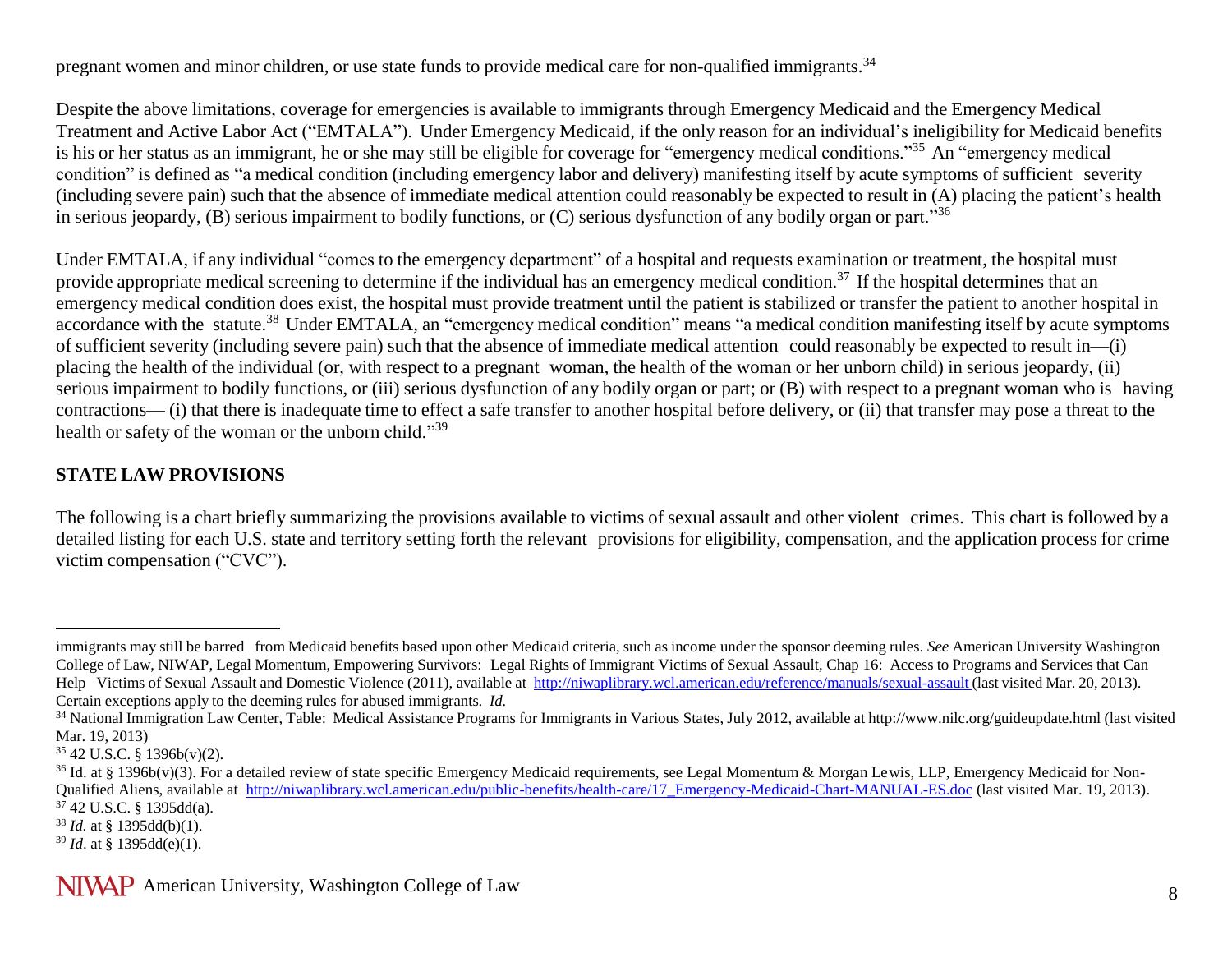| <b>Jurisdiction</b> | <b>Eligibility (Income, Residency or Time</b><br><b>Period Requirements)</b>                                                                                                                                                                                                                                                                                                                                                                                                                                                                                                                                                                                                                                                                                                                                                                                                                                                                                                                                                                                                                                                                                                                                                                                                                                                                                                                                 | <b>Coverage (What services are</b><br>covered? How are key terms<br>defined?)                                                                                                                                                                                                                                                                                                                                                                                                                                                                                                                                                                                                                                                                                                                                                                                                                                                                                                                                                                                                                                                                                                         | <b>Emergency</b><br><b>Contraception Rules</b>                                                                                                                                                                                                                                                                                                                                                                                                        | <b>Application Process</b>                                                                                                                                                                                                                                                                                                                                                                                                                                                                                                                                                                                                                                                                                                                               | Notice/<br><b>Recordkeeping</b><br><b>Requirements</b>                                                                                                                                                                                                                                                                                                                                                                                                                 |
|---------------------|--------------------------------------------------------------------------------------------------------------------------------------------------------------------------------------------------------------------------------------------------------------------------------------------------------------------------------------------------------------------------------------------------------------------------------------------------------------------------------------------------------------------------------------------------------------------------------------------------------------------------------------------------------------------------------------------------------------------------------------------------------------------------------------------------------------------------------------------------------------------------------------------------------------------------------------------------------------------------------------------------------------------------------------------------------------------------------------------------------------------------------------------------------------------------------------------------------------------------------------------------------------------------------------------------------------------------------------------------------------------------------------------------------------|---------------------------------------------------------------------------------------------------------------------------------------------------------------------------------------------------------------------------------------------------------------------------------------------------------------------------------------------------------------------------------------------------------------------------------------------------------------------------------------------------------------------------------------------------------------------------------------------------------------------------------------------------------------------------------------------------------------------------------------------------------------------------------------------------------------------------------------------------------------------------------------------------------------------------------------------------------------------------------------------------------------------------------------------------------------------------------------------------------------------------------------------------------------------------------------|-------------------------------------------------------------------------------------------------------------------------------------------------------------------------------------------------------------------------------------------------------------------------------------------------------------------------------------------------------------------------------------------------------------------------------------------------------|----------------------------------------------------------------------------------------------------------------------------------------------------------------------------------------------------------------------------------------------------------------------------------------------------------------------------------------------------------------------------------------------------------------------------------------------------------------------------------------------------------------------------------------------------------------------------------------------------------------------------------------------------------------------------------------------------------------------------------------------------------|------------------------------------------------------------------------------------------------------------------------------------------------------------------------------------------------------------------------------------------------------------------------------------------------------------------------------------------------------------------------------------------------------------------------------------------------------------------------|
| Hawaii              | There are no requirements relating to<br>immigration status.<br>Claims may be made for bodily injury or<br>death directly resulting from the following<br>eligible criminal acts that occurred in the<br>criminal jurisdiction of Hawaii:<br>murder, manslaughter, homicide,<br>negligent injury, assault, sexual assault,<br>kidnapping, abuse of a family or<br>household member, or international<br>terrorism.<br>Haw. Code R. §351-32 (2016)<br>A claimant may be the victim of the crime<br>that has suffered injury, any person<br>responsible for the maintenance of a<br>victim that has suffered an injury,<br>dependents of a deceased victim, or any<br>person who has incurred expenses as a<br>result of a victim's death.<br>Haw. Code R. §351-31(a) (2016)<br>Claims may also be filed injury or<br>property damage incurred by a private<br>citizen (or person responsible for the<br>maintenance of that private citizen) in<br>preventing the commission of a crime<br>within the state, in apprehending a person<br>that has committed a crime within the<br>state, or in materially assisting a peace<br>officer in preventing a crime or<br>apprehending a criminal.<br>Haw. Code R. §351-51 (2016)<br>Residents of Hawaii may also apply for<br>compensation for the above criminal acts<br>that occur in a different (if compensation<br>is not available to them under that state's | The Commission may provide<br>compensation for the following<br>otherwise unreimbursed expenses:<br>medical and mental health<br>$\bullet$<br>counseling (Haw. Admin.<br>Rules §23-605-8, §23-605-9,<br>$$23-605-10(2001))$<br>lost earnings or support (Haw.<br>Admin. Rules §23-605-12,<br>$$23-605-13(2001))$<br>funeral and burial expenses<br>(Haw. Admin. Rules §23-605-<br>11(2001)<br>pecurniary (monetary) loss<br>$\bullet$<br>(Haw. Admin. Rules §23-605-<br>14(2001)<br>property damage (for "Good<br>Samaritans" only)<br>Haw. Code R. §351-33 (2016)<br>The total award amount is<br>administratively limited to \$8,000 but<br>by statute cannot exceed \$10,000. In<br>cases with catastrophic medical, the<br>award is administratively limited to<br>\$16,000 but by statute cannot exceed<br>\$20,000 in medical expenses only.<br>Medical expenses related to the crime<br>may include hospitalization, home<br>nursing care, plastic surgery, air and<br>ground ambulance service, prescription<br>drugs, prescription glasses or contacts,<br>dentures or prosthetics, nontraditional<br>medical treatment (i.e., massage<br>therapy, acupuncture, cultural, or | There is no explicit<br>statutory or<br>administrative rules<br>regarding emergency<br>forensic examinations<br>nor emergency<br>contraception. The<br>CVCC confirmed that<br>emergency<br>contraception is<br>covered directly as a<br>medical procedure<br>related to sexual<br>assault. In addition, a<br>pharmacist is allowed<br>to work in<br>collaboration with a<br>physician to initiate<br>emergency<br>contraception oral drug<br>therapy. | The application form is<br>available here:<br>http://dps.hawaii.gov/cvcc/files<br>/2013/01/Application-Only.pdf<br>The following must also be<br>submitted along with the<br>original, signed application:<br>For medical or mental<br>$\bullet$<br>health claims, an<br>original signed<br>Authorization to<br>Release<br>Medical/Mental<br><b>Health Treatment</b><br>Information Form for<br>each treatment<br>provider<br>http://dps.hawaii.gov/<br>cvcc/files/2013/01/Me<br>dical-<br>Authorization.pdf<br>Proof to substantiate<br>$\bullet$<br>the claim (bills,<br>receipts, insurance<br>statements, and<br>medical records)<br>If there is a claim for<br>lost wages, the<br>Authorization to<br>Release Employment<br><b>Information Form</b> | An additional appeal<br>of the Commission's<br>decision is available,<br>but must be made to<br>the Circuit Court of<br>the victim's county<br>of residence within<br>30 days of the<br>mailing date of the<br>Commission's<br>decision and order.<br>The sole ground for<br>such an appeal is<br>that the Commission<br>exceeded its<br>jurisdiction or<br>authority.<br>Haw. Code R. §351-<br>17(2016)<br>http://dps.hawaii.gov<br>/cvcc/apply-for-<br>compensation/ |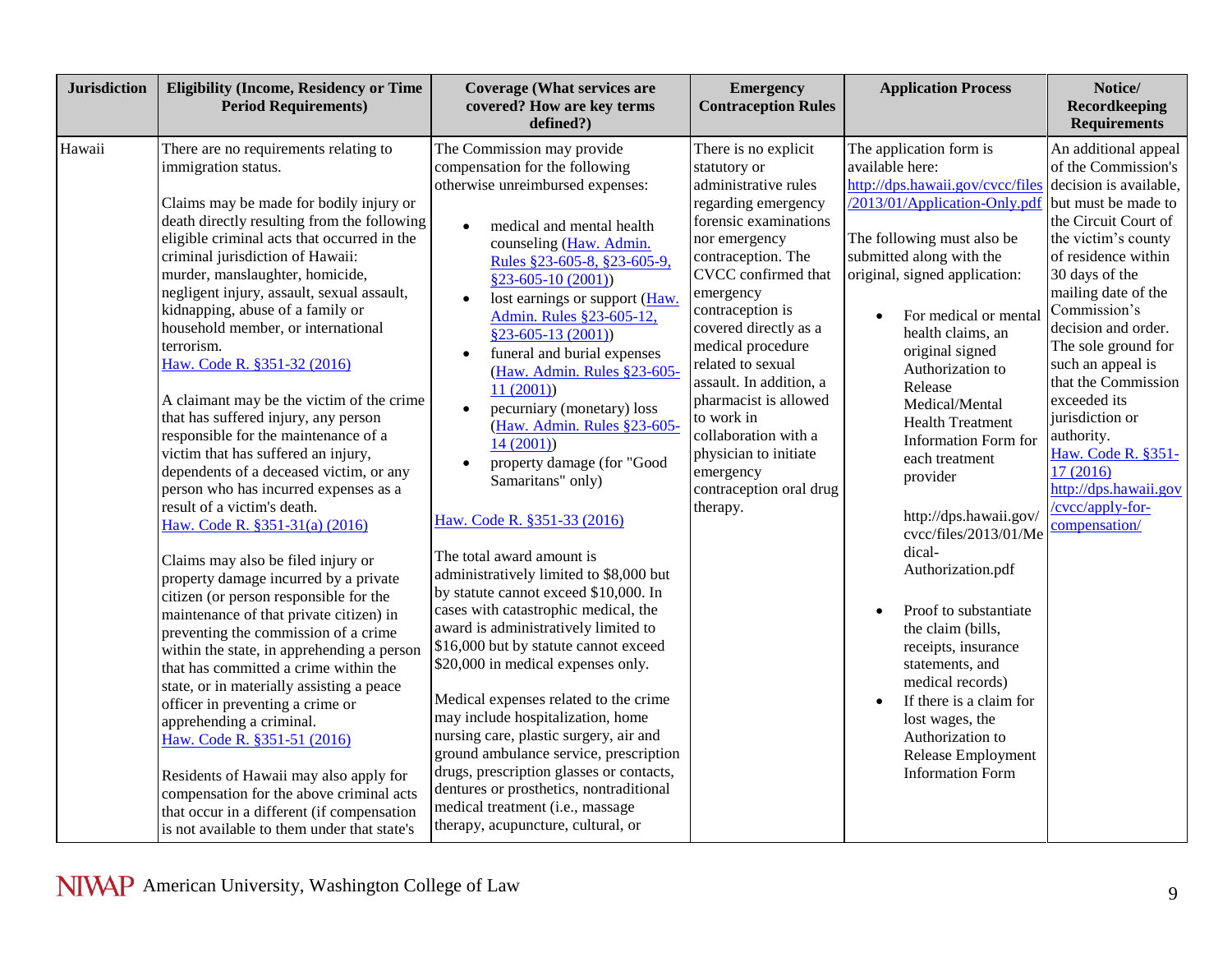| <b>Jurisdiction</b> | <b>Eligibility (Income, Residency or Time</b><br><b>Period Requirements)</b>                                                                                                                                                                                                                                                                                                                                                                                                                                                                                                                                                                                                                                                                                            | <b>Coverage (What services are</b><br>covered? How are key terms<br>defined?)                                                                                                                                                                                                                                | <b>Emergency</b><br><b>Contraception Rules</b> | <b>Application Process</b>                                                                                                                                                                                                                                                                                                                                                                                                                                                                                                                                                                                                                                                                                                                                                                                                                                                                                                                                                                                                | Notice/<br>Recordkeeping<br><b>Requirements</b> |
|---------------------|-------------------------------------------------------------------------------------------------------------------------------------------------------------------------------------------------------------------------------------------------------------------------------------------------------------------------------------------------------------------------------------------------------------------------------------------------------------------------------------------------------------------------------------------------------------------------------------------------------------------------------------------------------------------------------------------------------------------------------------------------------------------------|--------------------------------------------------------------------------------------------------------------------------------------------------------------------------------------------------------------------------------------------------------------------------------------------------------------|------------------------------------------------|---------------------------------------------------------------------------------------------------------------------------------------------------------------------------------------------------------------------------------------------------------------------------------------------------------------------------------------------------------------------------------------------------------------------------------------------------------------------------------------------------------------------------------------------------------------------------------------------------------------------------------------------------------------------------------------------------------------------------------------------------------------------------------------------------------------------------------------------------------------------------------------------------------------------------------------------------------------------------------------------------------------------------|-------------------------------------------------|
|                     | laws) or for compensation for acts of<br>terrorism that occur anywhere globally.<br>Haw. Code R. §351-31(a) (2016)<br>Awards may be reduced or denied if the<br>victim bears any share of the<br>responsibility for the crime.<br>Haw. Code R. §351-31(c) (2016)<br>In order to be eligible, the crime must<br>have been reported to law enforcement<br>officials within 72 hours and the<br>application for compensation must be<br>submitted to the Commission within 18<br>months of the crime date (exceptions may<br>be made when good cause is shown).<br>Haw. Admin. Rules §23-605-2 (2001)<br>The Commission is a payor of last resort<br>and may pay compensation only after all<br>other sources have been exhausted.<br>http://dps.hawaii.gov/cvcc/benefits/ | traditional-based healing Haw. Admin.<br>Rules §23-605-2 (2001)), physical<br>therapy, emergency room treatment,<br>outpatient physicians care, modification<br>to home or vehicle due to disability,<br>naturopathic treatment, or other<br>appropriate medical care.<br>Haw. Admin. Rules §23-605-9 (2001) |                                                | http://dps.hawaii.gov/<br>cvcc/files/2013/01/Lo<br>st-Earnings.pdf<br>Submit proof to<br>substantiate your<br>claim for lost wages<br>(pay stubs, Income<br>Tax returns if self-<br>employed, and a<br>medical disability<br>certificate) to the<br>Commission.<br>The commission may appoint<br>an impartial licensed physician<br>or licensed psychologist to<br>examine any person making<br>application under this chapter,<br>and the fees for the<br>examination shall be paid from<br>funds appropriated for<br>expenses of administration.<br>Haw. Code R. §351-15 (2016)<br>Once an application is<br>submitted, the Commission<br>staff will subpoena the police<br>report and determine if the<br>claim is eligible. A written<br>administrative decision and<br>order either awarding or<br>denying compensation will be<br>issued. An initial appeal of the<br>Commission's administrative<br>decision may be made in<br>writing within 60 days of the<br>mailing date of the<br>administrative decision and |                                                 |